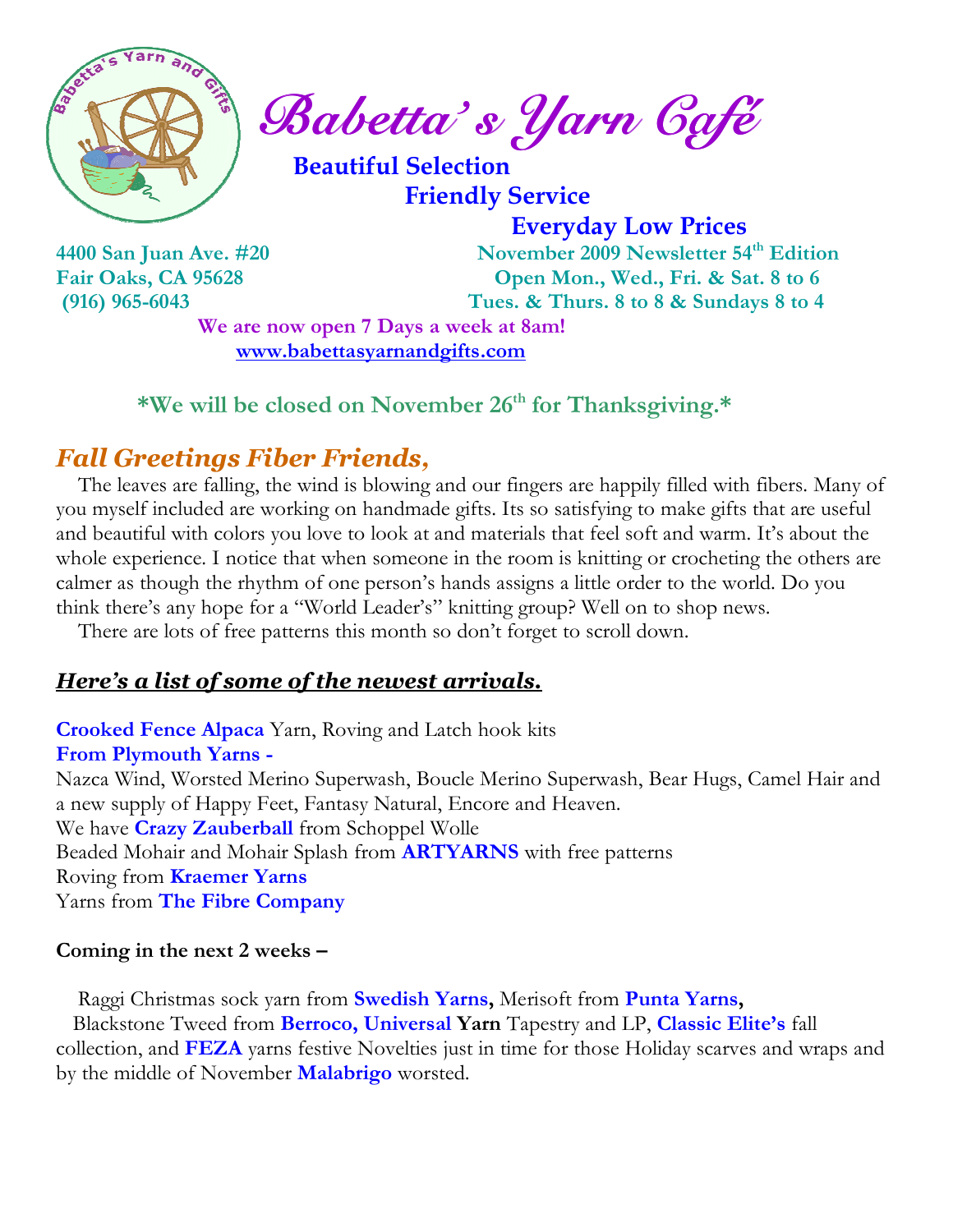# Babetta's Food Drive

Bring a non-perishable food item you will be entered to win a Gifts Certificate for \$25. There's a new winner every month. Please no "ramen" type noodles or expired items.

### Classes for Nov. & Dec. 2009 at Babetta's

 In our project classes you can learn to knit anything from scarves to socks to felted purses to lace shawls to hats to sweaters. Pick your project and join in the fun. Our knitters inspire each other to try new things by sharing ideas and showing off their latest creation. Sign up for one of our classes and you will receive a coupon for %10 off your next purchase. If our class times aren't convenient we also offer private lessons in Knitting, Crochet, Spinning and Weaving by appointment.

\*Pre-registration is required as class sizes are limited. Please choose your dates carefully. Because of scheduling conflicts and complications, make-up classes will only be allowed under special circumstances and individual consideration.

Tuesdays Nov. 3, 10 & 17 Knitting Project 6pm – 7:30pm fee \$40

l

Wednesdays Nov. 4, 11 & 18 Knitting Project 1pm – 2:30pm fee \$40 Knitting Project 3:30pm- 4:30pm fee \$40

Thursday Nov. 5, 12 & 19 Knitting Project 6pm – 7:30pm fee \$40

Saturdays Nov. 7, 14 & 21 Knitting Project 2pm – 3:30pm fee \$40 Knitting Project 4pm – 5:30pm fee \$40.

Tuesdays Dec. 1, 8 & 15 Knitting Project 6pm – 7:30pm fee \$40

Wednesdays Dec. 2,  $9 \& 16$  Saturdays Dec. 5, 12  $\& 19$ Knitting Project 1pm – 2:30pm fee \$40 Knitting Project 2pm – 3:30pm fee \$40 Knitting Project 3:30pm- 4:30pm fee \$40 Knitting Project 4pm – 5:30pm fee \$40

Thursday Dec. 3, 10 & 17 Knitting Project 6pm – 7:30pm fee \$40

Private Lessons Knitting or Crochet \$15 an hour and Group Knitting or Crochet Private lessons \$10 an hour per person. Spinning or weaving \$20 an hour and group rates are \$15 an hour per person.

 Come join our Saturday Morning Knitting Group! Meetings are the  $1<sup>st</sup>$  &  $3<sup>rd</sup>$  Sat. every month from  $10am -$ 2pm. Knitters & Crocheters welcome. Meet new people and share ideas.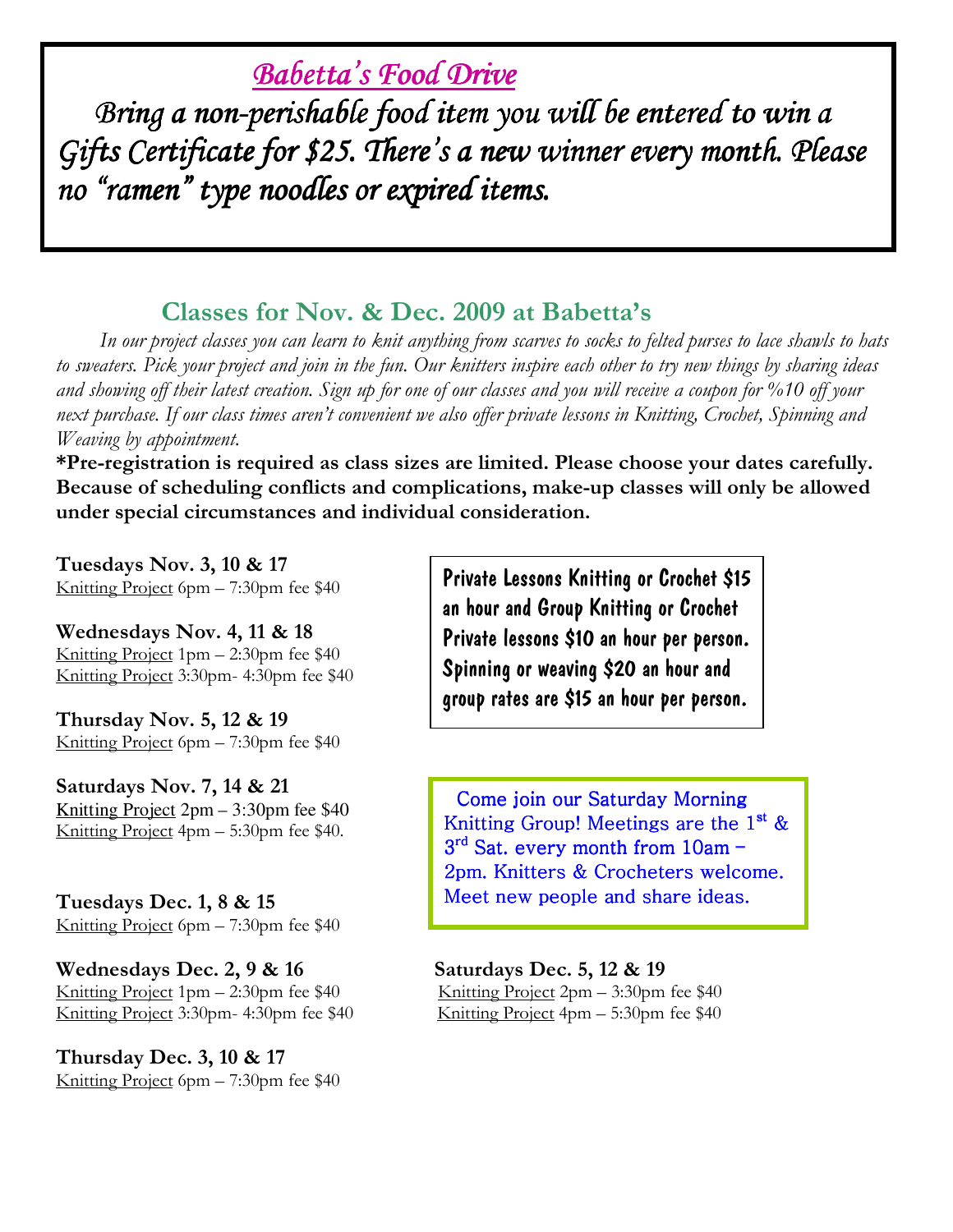#### Would you like to make newborn hats to donate to area Hospital Nurseries? Join the Fair Oaks Madhatters Knitting Group at Babetta's

The second Thurs. of every month from 10am – 12pm upcoming date Nov. 12 and Dec. 10. You can drop off hats to donate if you can't make it to our meeting dates.

### Here are a few useful gift patterns that don't take a lot of time or yarn and are fun to crank out. These are reprints from previous Newsletters.

#### "Grammie's Slippers"

 Like many of you the Christmases of my childhood brought new slippers every year. Since they were usually made of acrylic, I would love them to a state of holiness before I grew out of them. The best part when you're a child is how slippery they are on a tile or wood floor. I would never suggest that any of you grown-ups go running half way up the hall and sliding the rest of the way. Here is a version that is similar to the ones I remember my Grammie making for me. She always knew my favorite colors.

| Materials:       | 200 yds for the largest size or less for smaller feet of worsted yarn                                                                                                                                |
|------------------|------------------------------------------------------------------------------------------------------------------------------------------------------------------------------------------------------|
|                  | Size 8 needles                                                                                                                                                                                       |
|                  | Tapestry needle                                                                                                                                                                                      |
| $\text{Sizes}$ – | Baby, Child, Adult (sizes are adjusted by foot length). This pattern<br>is easily adjusted because of its simple rectangular structure.                                                              |
| Gauge –          | 4.5 stitches per inch                                                                                                                                                                                |
| Cast on:         | 21(31, 41)<br>Row 1 – knit $6(10,12)$ , purl 1, knit $7(9,15)$ , purl 1, knit $6(10,12)$ .<br>Row 2 knit<br>Repeat rows 1 & 2 until piece measures inches from heel to<br>beginning of ball of foot. |

-Toe is worked in knit 1, purl 1 rib until entire piece measures foot length.

-Do not bind off.

-Cut yarn leaving long enough tail to thread through a tapestry needle and draw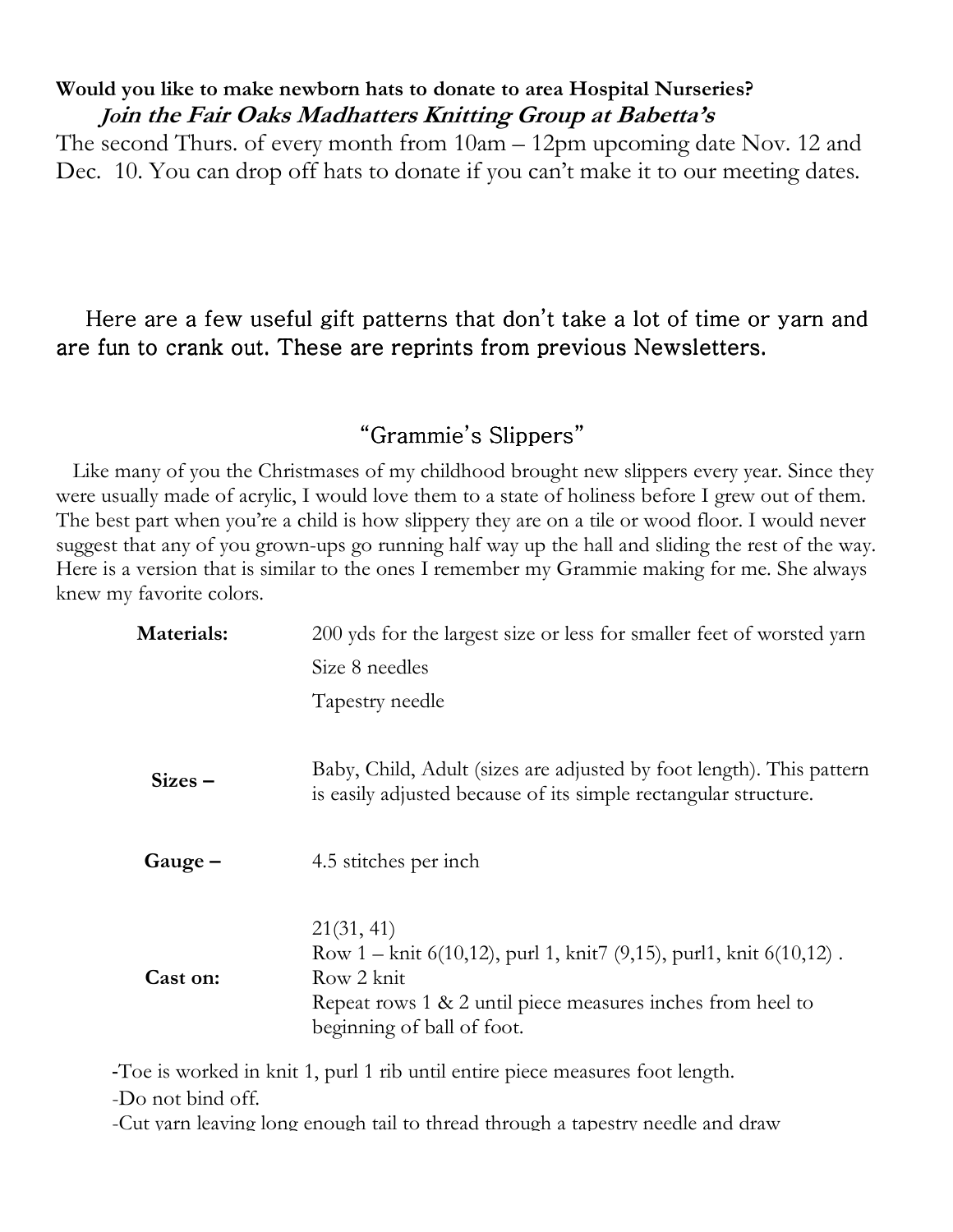through all stitches at least twice and pull tight then fold slippers in half with right sides together and use remaining yarn to sew top of foot together and weave in ends. - Heel is also stitched together with right sides together and remaining ends woven in.

-You can embellish with one or two pompoms and we carry a product from Regia called ABS Latex that you can apply to the bottoms if you're not into sliding through he kitchen or down the hall.

# Quick and Easy Gift Slippers

Materials: 1 100gram skein of Saphira a chunky superwash merino from SWTC. Larger than Women's size 9 and you'll need some of another Skein. This amazing yarn sells for \$9.95.

You'll also need size 7 needles, size 10  $\frac{1}{2}$  dpns, and a yarn needle for weaving in the ends. Gauge: 3.5 st per inch on  $10\frac{1}{2}$  needles in st st.

Sizes: Child, women, men.

Heel: With size 7 needles co 32, (36, 40) sts. Knit back and forth for 3", (4", 4 ½"), after last row do not turn. Using dpns, join into the round by knitting 8, (9, 10) sts onto needle 1, k 16, (18, 20) sts onto needle 2, k 8, (9, 10) sts onto needle 3.

Toe: Knitting every round work even until slipper measures 2" shorter than desired length. Begin decrease rounds:

Round 1: Needle  $1 - k$  to 2 sts before end k2tog, needle  $2 - s$ sk, k to 2 sts from end, k2tog, needle 3 – ssk, k to the end.

Round 2: knit

Repeat these 2 rounds until 8, (12, 16) sts remain. End by knitting sts from needle 1 onto needle 3,

you should have 4, 6, or 8 sts on each needle. Work kitchener stitch to close toe or thread tail

through remaining stitches and pull tight. To finish, fold co edge in half and seam for heel. You can

find directions for the kitchener stitch in most sock patterns and on the wonderful World Wide Web.

## Penelope's Baby Legs designed by Gustine

Materials: 1 50-gram Ball Frog Tree Merino or any soft worsted weight, size 7 DPNs.

CO 48 sts on 3 dpns and join in the round. K2, P2 for 6". Work 1 round K2, p2TOG, then work k2, p1 for 2". Bind off loosely. Make two!